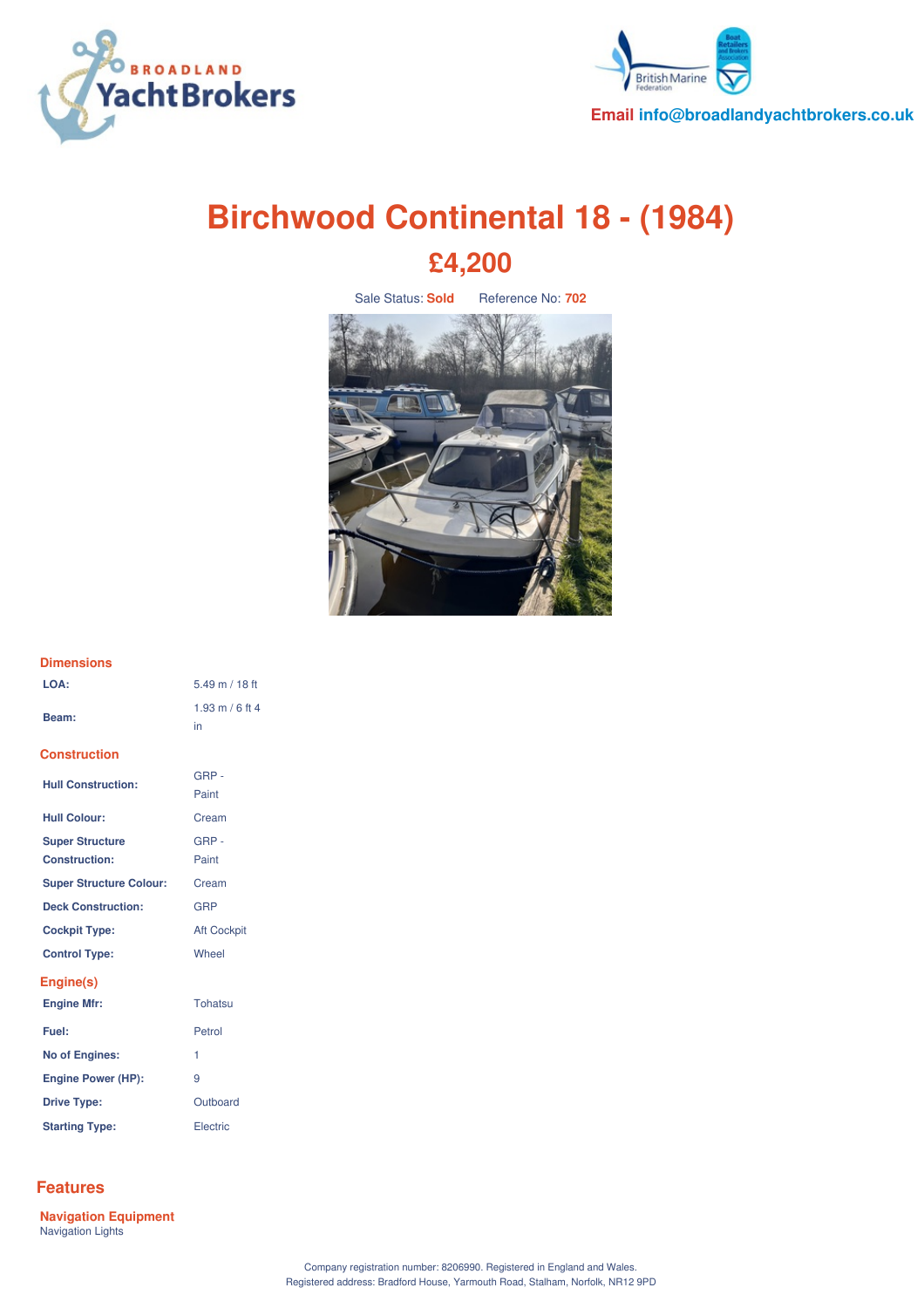



**Email info@broadlandyachtbrokers.co.uk**

Speed Instrument - NASA Marine GPS - NASA Marine

**Electrical Equipment Battery** 

**General Equipment** Covers - Cockpit canopy

**Galley** Hob - Flavel Vanessa - 2 Burner Hob with Grill

**Accommodation** Cabins - 1 Berths - 2 Toilet - Chemical head

#### **Accommodation Layout Description**

Two single berths in open plan cabin. Separate heads compartment with chemical head. Fitted bowl for sink. Two burner hob with grill in cockpit.